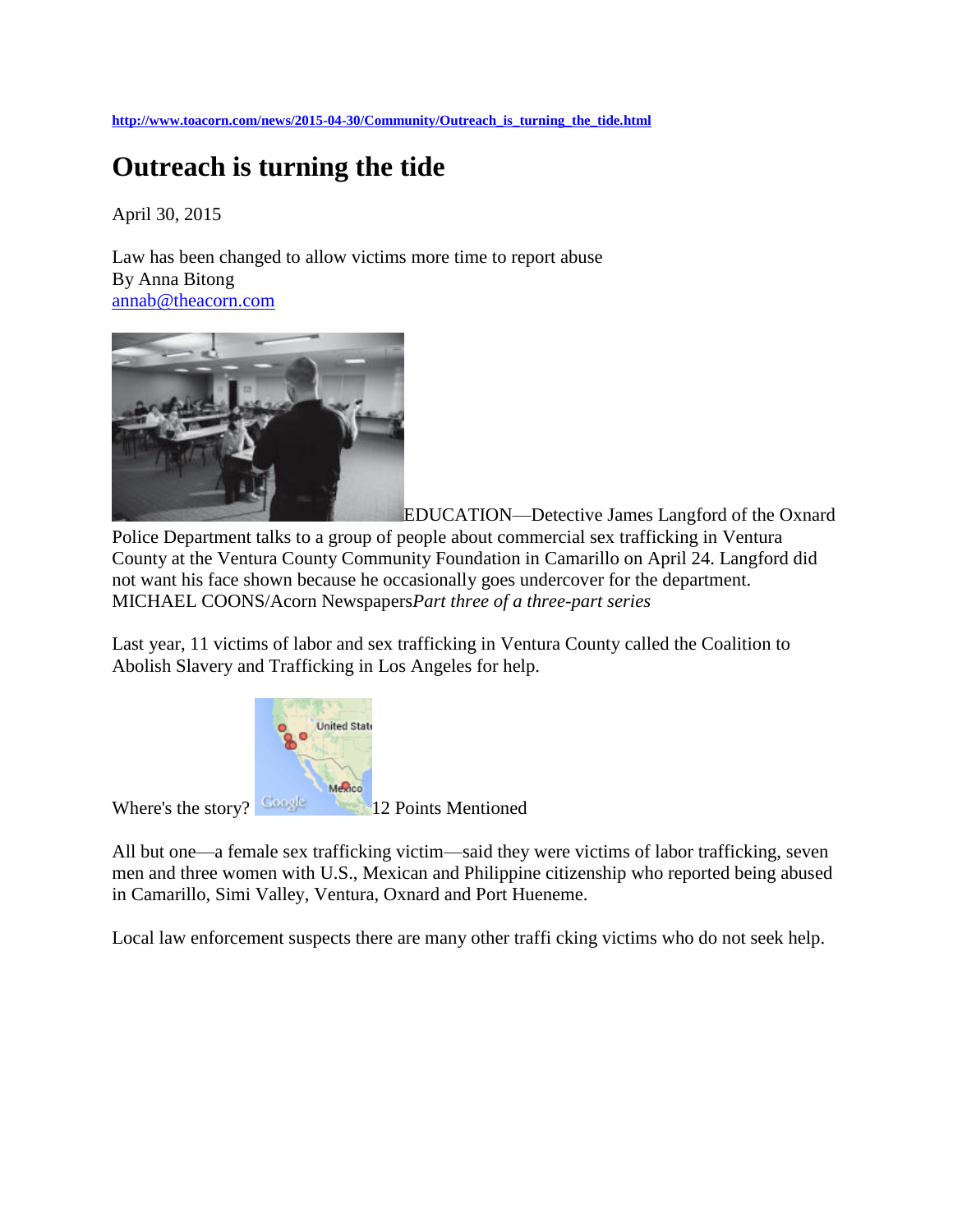

[O](http://www.toacorn.com/sites/www.toacorn.com/files/images/2015-04-30/23p2.jpg)UT OF THE SHADOWS—Detective James Langford of the Oxnard Police Department shares information• Advancedaboutcosmeticthe commercialand sex trafficking trade in Ventura County.implant dentistry Detective James Langford of the Oxnard Police Department said the victims usually fear their traffickers, a hurdle in finding and prosecuting them.

"Most female victims that are involved and interviewed are generally a bit apprehensive about disclosing facts of what's going on because of fear of retaliation from their traffickers and because of fear of any type of retaliation to their family," he said. "Sometimes they don't say anything at all."

Langford said that in Oxnard, which has a large population of farmworkers from other countries, there are internationally trafficked victims from Central and South America.

In a city like Thousand Oaks, he said, "it's more of a domestic type of trafficking where pimps are taking females from the United States that are either runaways or fall victim to the pressures of a pimp and then pass through Thousand Oaks as part of their circuit that they go on."

"Because Thousand Oaks is part of the 101 Freeway, it's an easy stop along the 101 to find a hotel and run them out of that hotel for (a week), and then move on to the next city that's along the freeway."

Detective Guy Fadler of the Thousand Oaks Police Department said that the constant travel "is designed so that people don't feel comfortable and don't feel they can run off and tell someone. They don't make any friends in that area. They're not there long enough to develop these relationships and they can be victimized further."

Fadler said sex trafficking is likely the most prevalent type of human trafficking in the county.

Most victims are trafficked between the ages of 11 and 14, he said. The Ventura County Behavioral Health clinic estimates that 60 percent of the females in its juvenile facility—which has an average of 20 girls at a time—are involved in commercial sexual exploitation.

It might take several years for them to realize they were exploited, but recent changes in state law and the statute of limitations give them more time to report their abuse, Fadler said.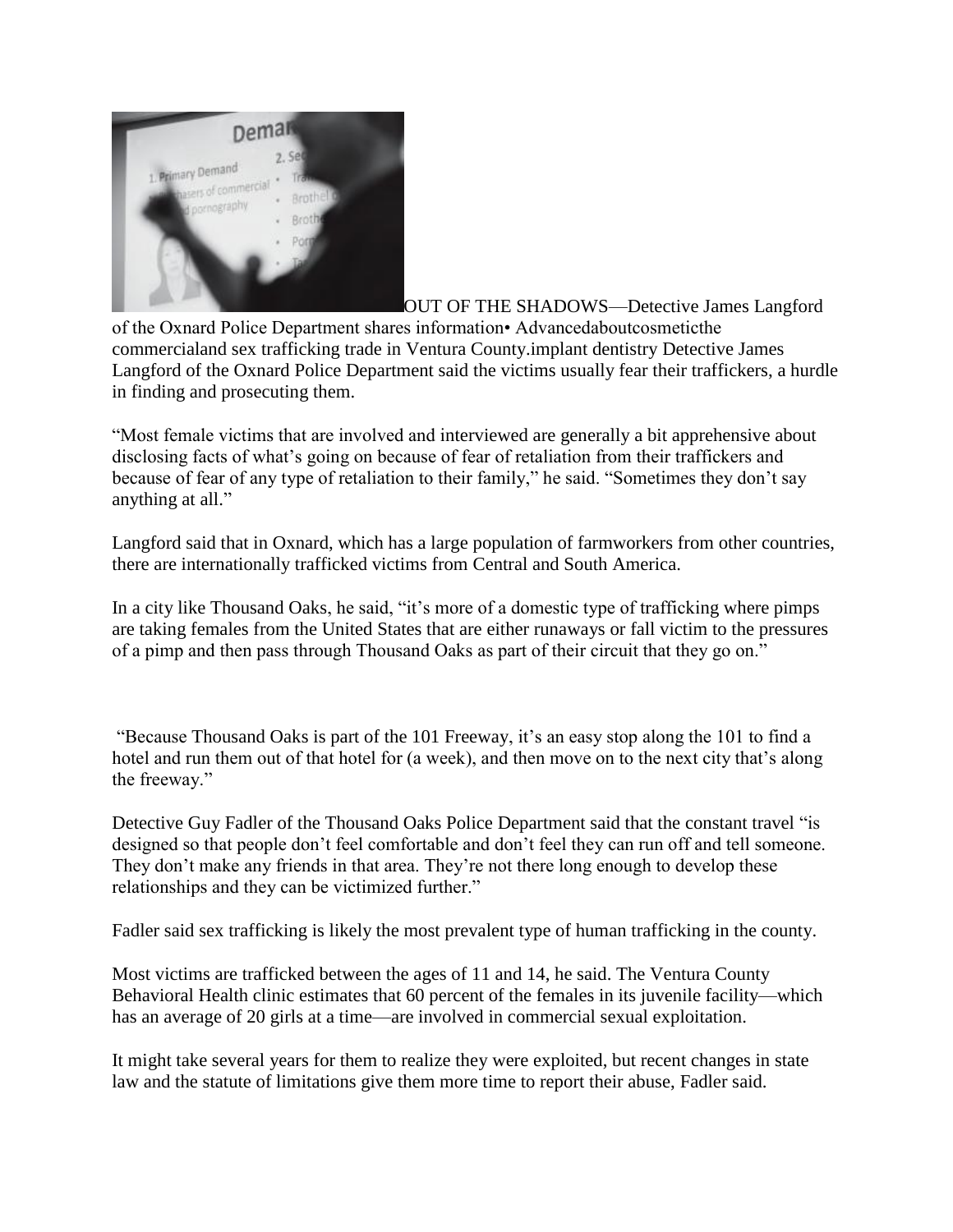"If someone down the road realizes, 'I was victimized, this is what went on, this is who did it,' they can come report that to law enforcement and action can be taken at that point," he said.

And with increasing media coverage of human trafficking, Fadler said, "some of these victims are bound to come forward."

A victim came forward in Thousand Oaks in December, he said.

"A patrol officer was doing good police work and happened to come into contact with someone as they were being delivered to basically a john (person paying for sex) in Thousand Oaks," Fadler said. "The victim chose to disclose, and from there the investigation began."

What about the victims who don't speak up?

Ventura County prosecutor Maeve Fox said that victims' silence "is always one of the biggest concerns" but may be overcome. She compared law enforcement's growing awareness of human trafficking to the shifting view of domestic violence more than two decades ago.

"We are looking at these cases in a similar vein to the way that we looked at domestic violence cases 25 years ago," Fox said. "I think the change that has come to law enforcement is very similar in nature to the change that took place in the law enforcement community when domestic violence came to the forefront."

The abuse was seen then as a private matter between two people, she said, but the view of victims changed.

"When we all realized that wasn't the case, that the women in these relationships many times were truly victims. It changed the way we prosecuted the cases," Fox said. "(Now) sometimes we don't even require the victim's testimony. The challenges facing us in the human trafficking area are going to be similar to that."

## **Looking for signs**

Langford began training to investigate human trafficking cases in 2011.

"That's when I put two and two together and realized that these things that I had (seen), some of them were signs of traffi cking," the detective said, "but I didn't realize it before because I really didn't know that it existed or what signs to look for."

Since he learned to spot traffi cking, he's come across at least a dozen victims of commercial sexual exploitation.

"When you start investigating it and looking at it a little more thoroughly, you start to realize that there are signs of trafficking that are there," Langford said, "such as a person being there against their will, indicators of them being moved around from place to place, when they're not free to do what they want to do."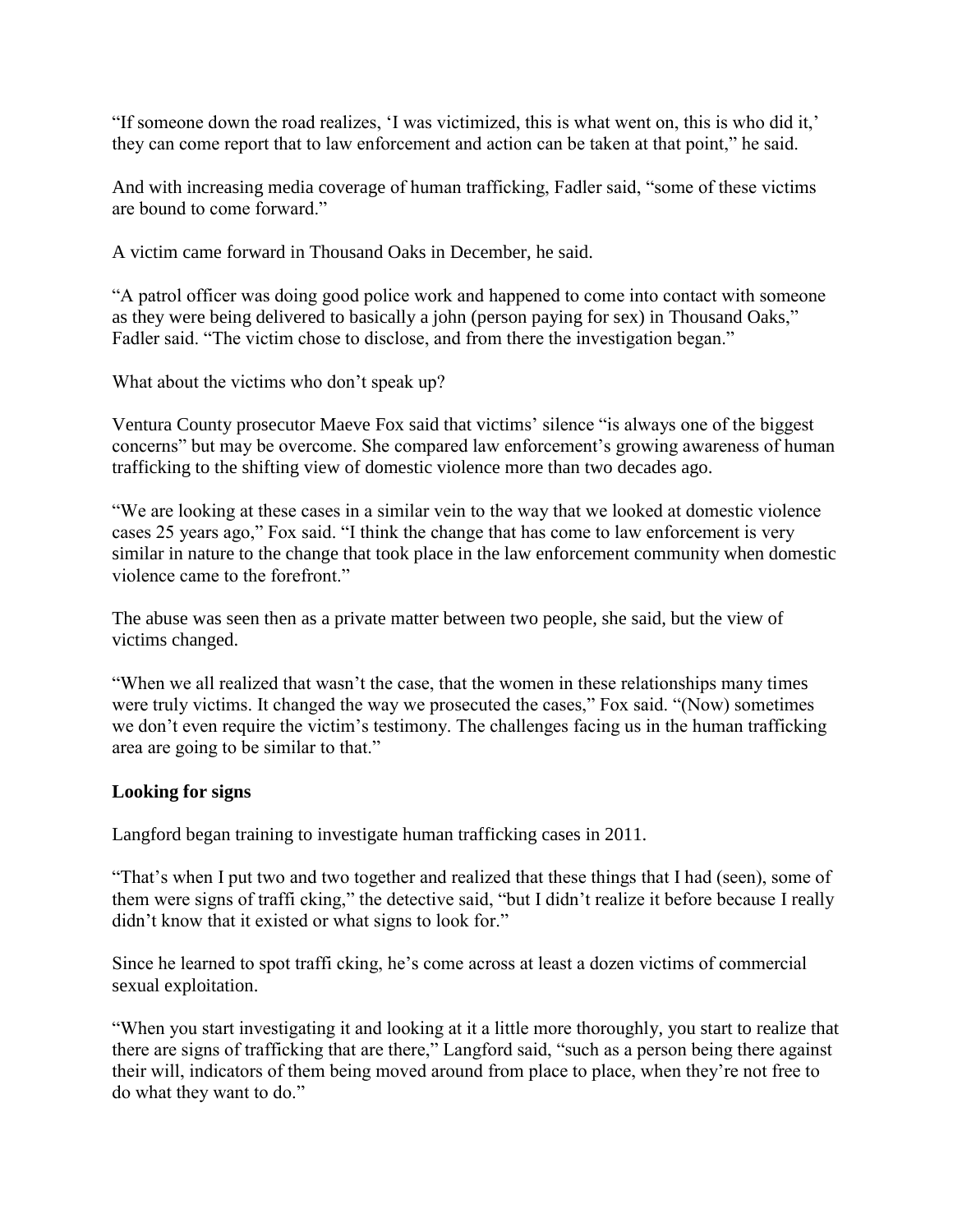What signs should the public look for?

Both Langford and Fadler advised the public to report frequent foot or vehicle traffic at residences.

In one case, Langford received tips that men were going in and out of an apartment in Oxnard, and a new female was brought to the apartment every week.

Police served a search warrant and confirmed that prostitution occurred. A male in the apartment was arrested for pimping, prosecuted and sent to prison.

The female victim interviewed by police refused to say what happened to her but said she had traveled from Mexico to Las Vegas to Oxnard.

"The girls would be shipped there by different transportation means and be housed there for the week," Langford said. "They would leave, go to the next destination, and a new girl would take their place."

## **Prosecuting traffickers**

The Ventura County district attorney's office has not yet filed a human trafficking charge against anyone, Fox said. But she said the D.A. "is interested in making sure that we know how to prosecute these cases."

"We're trying to get ahead of the curve," she said. "We're trying to educate ourselves on how to put these cases together . . . so if we do get these cases, if they are here, we can investigate them successfully and bring them to a prosecution."

In 2011, Langford arrested a person for human trafficking, then a probation-eligible offense. Due to the weak penalty, the trafficking charge was dismissed and the perpetrator was charged with pimping, which carries a mandatory sentence of at least three years.

"Now the laws have changed, and trafficking laws in California mimic those of federal laws," Langford said. "Now it's a prison-eligible offense."

Langford, Fadler and Fox have attended meetings of the Ventura County Coalition Against Human Trafficking, a band of law enforcement agencies and nonprofits that formed in January to create a countywide response to human trafficking.

"If something were to arise, we're all there to assist each other," Langford said.

The coalition may develop into a task force to become eligible for grants, but local law enforcement agencies would need to provide personnel to staff the task force, he said. His hope is that the coalition becomes a task force.